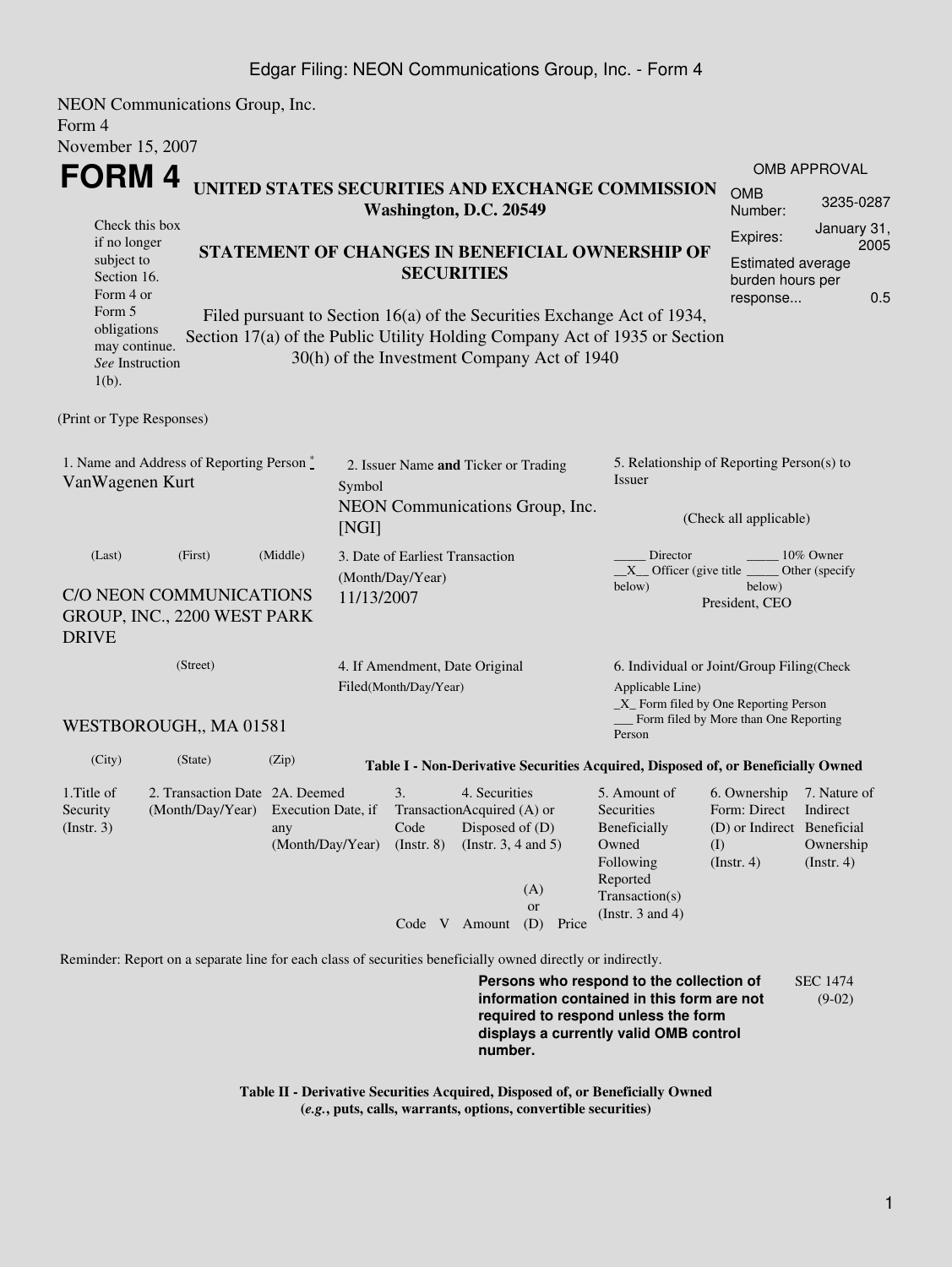| 1. Title of<br>Derivative<br>Security<br>$($ Instr. 3 $)$ | 2.<br>Conversion<br>or Exercise<br>Price of<br>Derivative<br>Security | 3. Transaction Date 3A. Deemed<br>(Month/Day/Year) | Execution Date, if<br>any<br>(Month/Day/Year) | 4.<br>Code<br>$($ Instr. $8)$ | 5. Number of<br>TransactionDerivative<br>Securities<br>Acquired $(A)$ or<br>Disposed of $(D)$<br>(Instr. $3, 4$ , and<br>5) | 6. Date Exercisable and<br>7. Title and Amount of<br><b>Underlying Securities</b><br><b>Expiration Date</b><br>(Month/Day/Year)<br>(Instr. $3$ and $4$ ) |                    |                        |                                   |
|-----------------------------------------------------------|-----------------------------------------------------------------------|----------------------------------------------------|-----------------------------------------------|-------------------------------|-----------------------------------------------------------------------------------------------------------------------------|----------------------------------------------------------------------------------------------------------------------------------------------------------|--------------------|------------------------|-----------------------------------|
|                                                           |                                                                       |                                                    |                                               | Code<br>V                     | (A)<br>(D)                                                                                                                  | Date<br>Exercisable                                                                                                                                      | Expiration<br>Date | Title                  | Amount<br>Number<br><b>Shares</b> |
| Employee<br><b>Stock</b><br>Option                        | \$4.17                                                                | 11/13/2007                                         |                                               | $D_{-}^{(1)}$                 | 125,000                                                                                                                     | $\frac{(1)}{2}$                                                                                                                                          | 01/10/2017         | Common<br>Stock        | 125,00                            |
| Employee<br><b>Stock</b><br>Option                        | \$4.16                                                                | 11/13/2007                                         |                                               | $D_{-}^{(1)}$                 | 254,960                                                                                                                     | $\frac{(1)}{2}$                                                                                                                                          | 03/17/2013         | Common<br>Stock        | 254,96                            |
| Employee<br><b>Stock</b><br>Option                        | \$4.75                                                                | 11/13/2007                                         |                                               | $D_{-}^{(1)}$                 | 95,610                                                                                                                      | $\frac{(1)}{2}$                                                                                                                                          | 01/30/2014         | Common<br><b>Stock</b> | 95,610                            |
| Employee<br><b>Stock</b><br>Option                        | \$2.75                                                                | 11/13/2007                                         |                                               | $D_{-}^{(1)}$                 | 149,624                                                                                                                     | $\frac{(1)}{2}$                                                                                                                                          | 09/13/2015         | Common<br>Stock        | 149,62                            |

#### Edgar Filing: NEON Communications Group, Inc. - Form 4

### **Reporting Owners**

| <b>Reporting Owner Name / Address</b> | <b>Relationships</b> |              |            |       |  |  |
|---------------------------------------|----------------------|--------------|------------|-------|--|--|
|                                       | Director             | $10\%$ Owner | Officer    | Other |  |  |
| VanWagenen Kurt                       |                      |              |            |       |  |  |
| C/O NEON COMMUNICATIONS GROUP, INC.   |                      |              | President, |       |  |  |
| 2200 WEST PARK DRIVE                  |                      |              | <b>CEO</b> |       |  |  |
| WESTBOROUGH,, MA 01581                |                      |              |            |       |  |  |

# **Signatures**

 /s/ Kurt Van Wagenen 11/15/2007

\*\*Signature of Reporting Person Date

# **Explanation of Responses:**

- **\*** If the form is filed by more than one reporting person, *see* Instruction 4(b)(v).
- **\*\*** Intentional misstatements or omissions of facts constitute Federal Criminal Violations. *See* 18 U.S.C. 1001 and 15 U.S.C. 78ff(a).

On November 13, 2007, Raven Acquisition Corporation, a wholly-owned subsidiary of RCN Corporation, was merged (the "Merger") with and into NEON Communications Group, Inc. (the "Company"). Pursuant to the Merger, all of the outstanding shares of common and

**(1)** preferred stock of the Company were cancelled and converted into the right to receive \$5.15 per share in cash, without interest (the "Merger Consideration"). In addition, each stock option was cancelled and the holder of such option became entitled to receive the excess, if any, of the per share Merger Consideration over the exercise price of the option (regardless of whether such option is vested and exercisable).

Note: File three copies of this Form, one of which must be manually signed. If space is insufficient, *see* Instruction 6 for procedure.